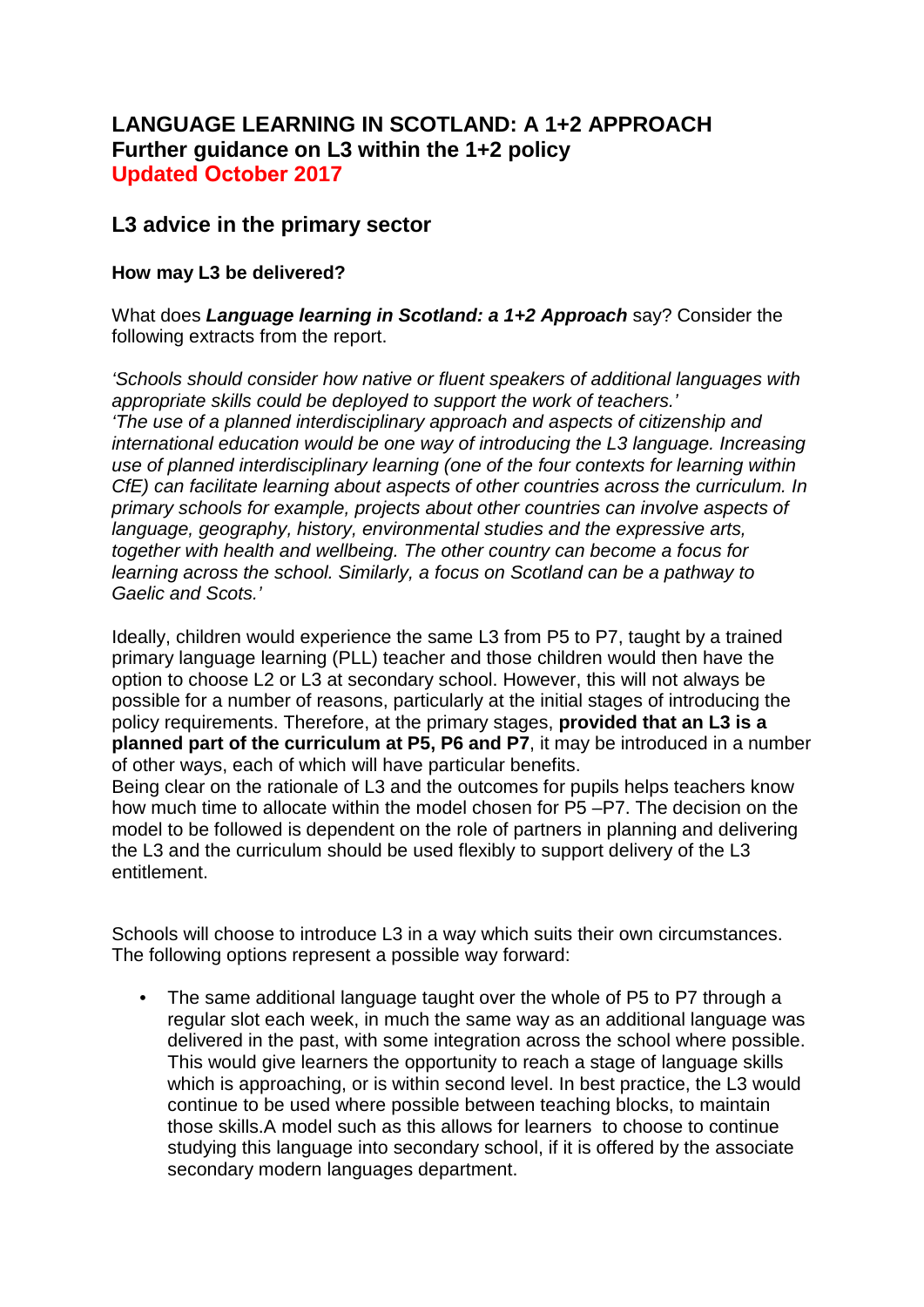- The same additional language P5, P6 and P7, taught in blocks of approximately 2-3 months each over the three years. This would give learners the opportunity to reach a stage of language skills which is approaching second level. In best practice, the L3 would continue to be used where possible between teaching blocks, to maintain those skills. A model such as this allows for learners to choose to continue studying this language into secondary school, if it is offered by the associate secondary modern languages department.
- An additional language introduced as part of an interdisciplinary (IDL) project over a number of weeks. If this option is chosen, a different L3 may be delivered each year, to fit in with themes being introduced elsewhere in the curriculum. For example, a topic on China would lend itself to the introduction of Mandarin. A topic on Learning about Scotland could lend itself to the study of Gaelic.
- An additional language may be introduced through input over a period of time from the class teacher or from someone else. If this option is chosen, it is possible to introduce a different L3 each year, to fit in with the resources available locally at that time or the themes being delivered. This could be lessons from another teacher in school who is able to teach a different language from the L2, thanks to previous MLPS or GLPS training or a degree qualification for example. It could be through lessons from a Tianjin teacher linked to a Confucius Hub in the local area. It could be input from a languages specialist at the associated secondary school. It could be through input from a native speaker such as a MLA, a parent or a university student. All of these would be working with the class teacher who would often be learning along with the children.

A big change in thinking for primary language learning has been the integration of the language into the life of the school and the rest of the curriculum. To achieve this fully with two languages is demanding. At which point would the teacher use L3 instead of L2 for taking the lunch choices or taking about colour in art for example? It may be appropriate to view the L3 as the language which is studied at certain times in the week. During those times, teachers would make every effort to use the language throughout the lesson for praise, classroom instructions and so on. For the rest of the week, teachers could continue to use L2 as the integrated language. However, flexibility around the use of the two languages is essential and teachers will decide, in their own context, which language to use in particular circumstances across the curriculum.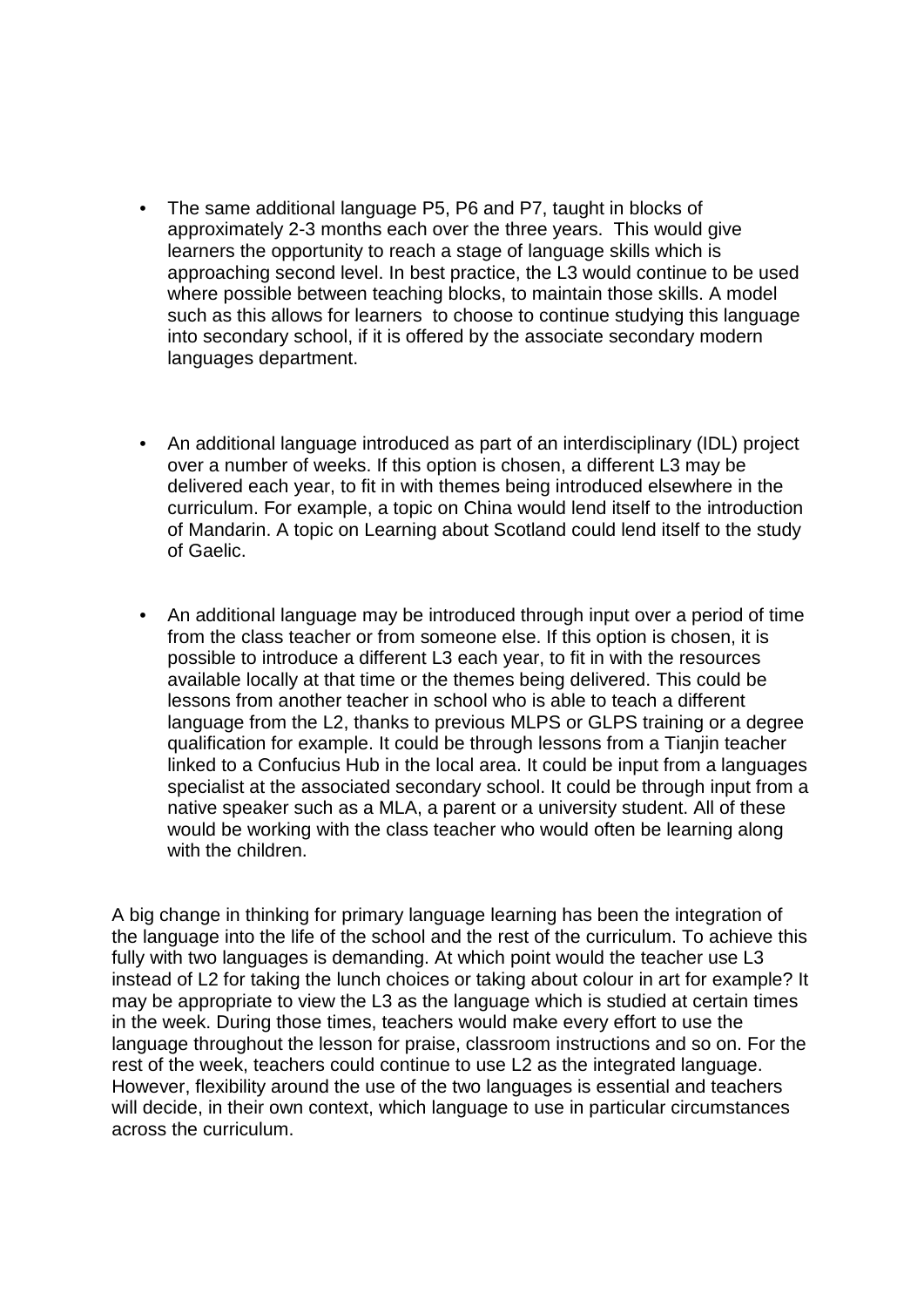### **How much language should be delivered?**

### Once again, what does the *Language learning in Scotland: a 1+2 Approach*  report say?

*'The ability to take part in a few simple transactions, enjoy listening to a song in another language and understand some personal information, for example, would be meaningful and achievable. While the depth of L3 language learning will be less than that relating to L2, it is important that the quality of the language experience for pupils should be high with appropriate progression for the learner.'* 

### *Language learning in Scotland: a 1+2 Approach*

Where L3 is introduced through an insert, an interdisciplinary project, or input from a native or fluent speaker working with the class teacher, particularly where the language is different each year, less depth would be expected. However, what is not acceptable is an input where children learn a lot about the culture of the country but are restricted to saying a few rote-learned words or phrases in the language.

The following guidelines should apply:

• The experience must be progressive. In other words, children will learn sufficient vocabulary and knowledge of the language to go beyond words and produce sentences.

• Children will continue to build on language learning skills. Examples include working out the meaning of a simple text by using strategies learned through literacy and through the study of L2, and using a bilingual dictionary effectively.

• They will learn to understand and use the language, building skills in talking, listening, reading and basic writing.

### **What will this level of language look like?**

As a **minimum**, children should be able to:

• deliver simple sentences orally to talk about themselves, a theme of their choice or a theme they have studied.

• understand simple spoken text in the additional language such as someone talking about their likes and dislikes.

• hold a simple conversation about themselves or perhaps for simple role plays. • decode a simple text which contains words they do not know, working alone or collaboratively.

• write a few sentences or phrases, with support.

However, the language used with P5 to P7 should be appropriate to their interests, their stage in learning and the literacy and language learning skills already developed. Children at P5 will have a different level of literacy skills from children at P1 and this should be reflected in the language work done at this stage.

Some schools are planning to deliver the same language as L3 throughout P5 to P7. This would allow secondary schools to offer the L2 or the L3 at S1. For this to be viable however, children should have had the opportunity to achieve at second level in the L3.